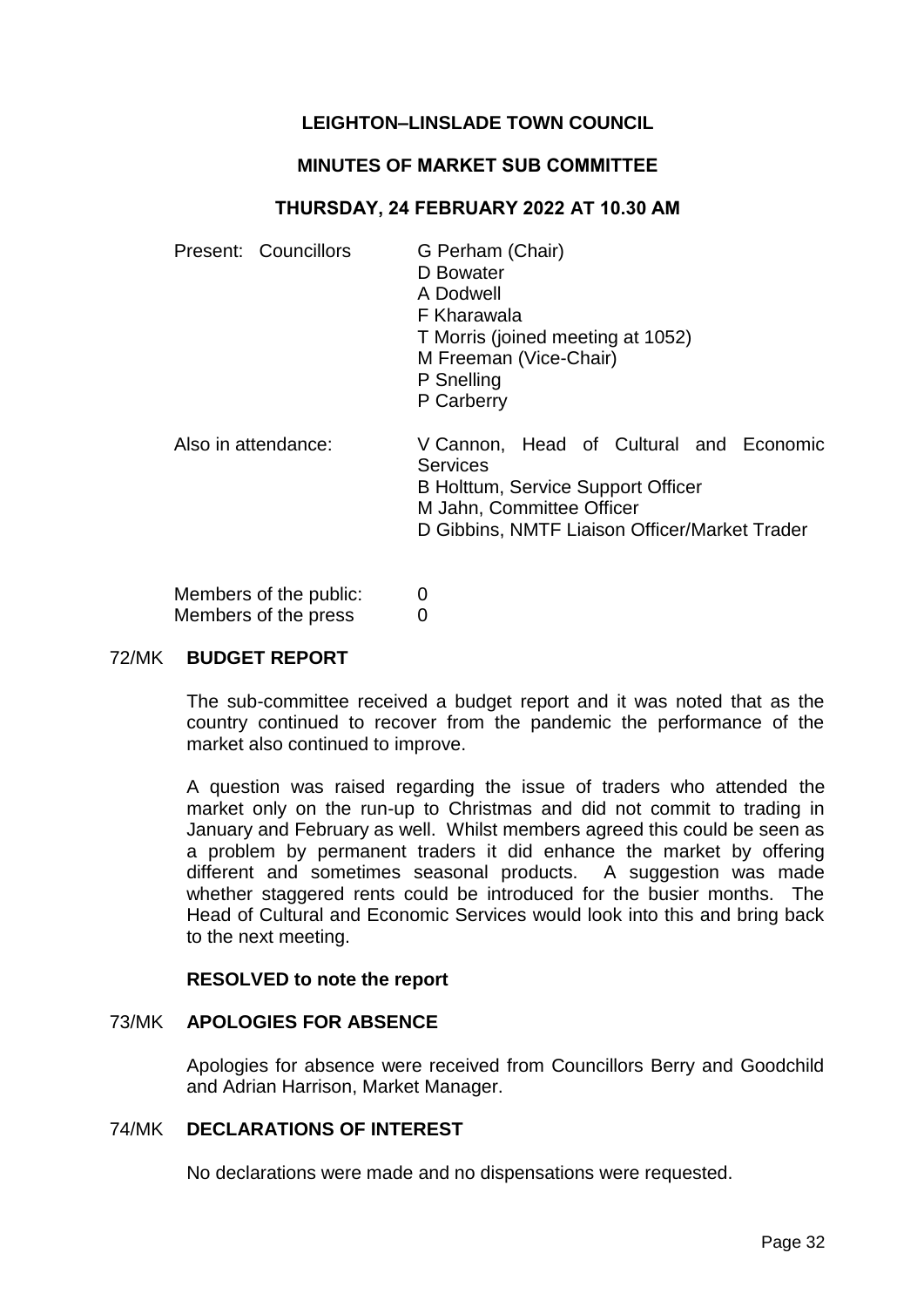## 75/MK **QUESTIONS FROM THE PUBLIC (3 minutes per person; maximum 15 minutes)**

There were no questions from the public.

## 76/MK **MINUTES OF PREVIOUS MEETING**

(a) The Sub-Committee received the draft minutes of the previous meeting, held on 2 December 2021 for consideration.

## **RESOLVED that the minutes of the Markets Sub-Committee meeting held on 2 December 2021 be approved as a correct record and were signed accordingly.**

(b) Minute reference 70/MK Farmers Market – the agreed actions to change the name of this market was on-going.

Minute reference 68/MK Market General Update – congratulations and thanks were given to the Leighton-Linslade Market team on their Award from NABMA being awarded the Best Local Council Market 2022.

# 77/MK **MARKET GENERAL UPDATE**

The Sub-Committee received a general market update report and appendix for consideration. These included updates on delivery of activity and general updates.

The majority of the themed markets had been delivered as planned. The adverse weather policy had been invoked on two occasions. Sadly, one trader had passed away and another had ceased trading after having their vehicle stolen.

A month-long celebration would take place from May – June to celebrate the 10 year anniversary of the relaunch of the market. This would co-inside with the annual Love Your Local Market campaign. Officers have invited representatives from NABMA to visit the market during this time. The Street Food Heroes and Vegan Market had rebooked after the success of the previous bookings. Information regarding extra markets being held in the High Street had been shared with Central Bedfordshire Council officers to assist in their preparations for drafting a new ETRO anticipated to come into effect in April.

A suggestion was made to enquire if a logo could be added to the Market branding from NABMA which stated the winning of the Best Local Council Award.